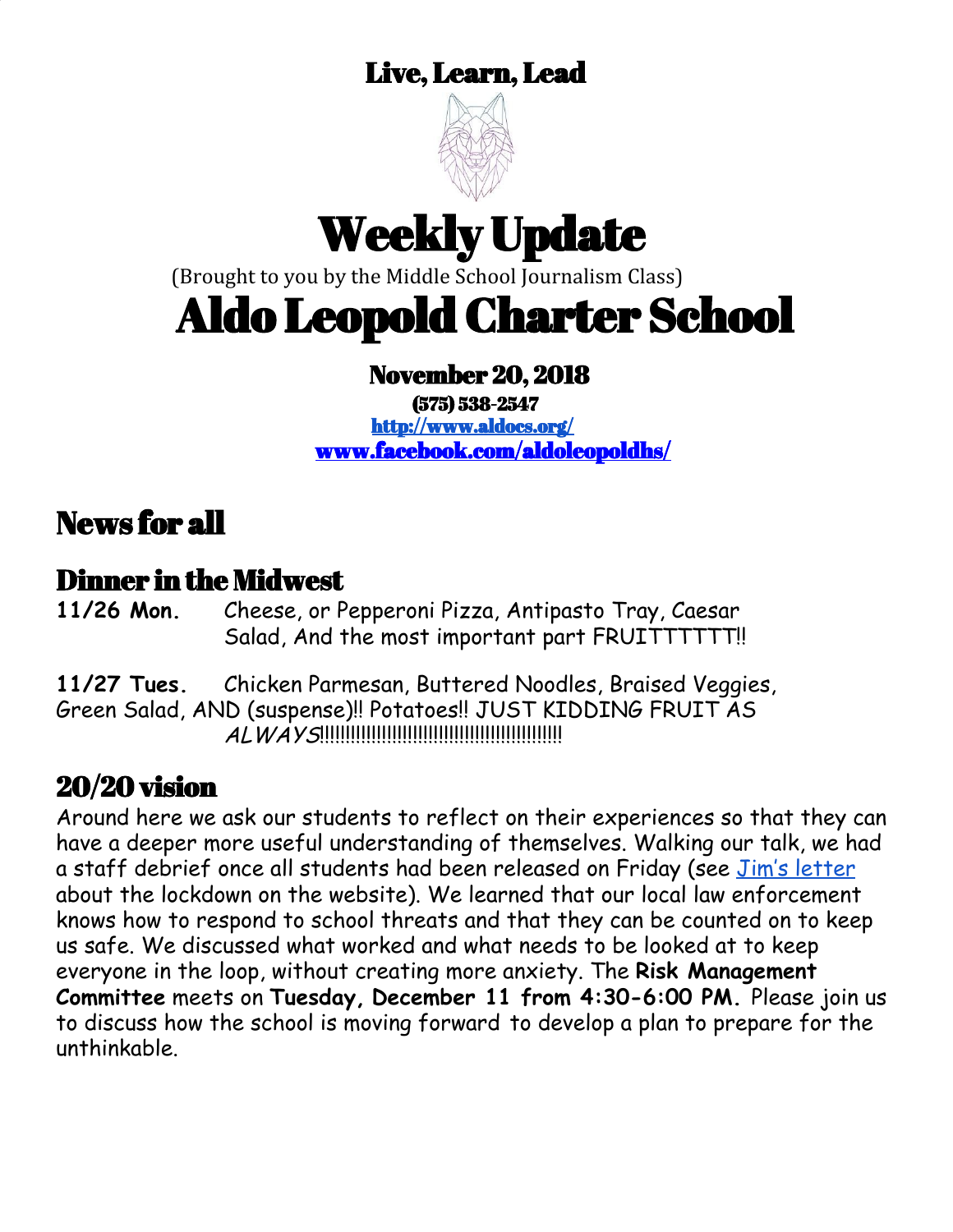#### Are you in the know

Speaking of communication…. are you getting the texts and emails that the school has been sending? If the answer is no, you are missing out! So, please check with Cathie in the front office to give her your info.

#### Las Cruces is pretty nice

We got some very important information, yes very important. December 1 is when interested seniors must submit their transcripts and test scores to the **New Mexico State University** to be eligible for **scholarships**. (The deadline is coming up, so hurry before it's too late!!) For more helpful information go to [admissions.nmsu.edu/scholarships](http://nmsu.askadmissions.net/admin/Communications/ClickThru.aspx?qs=_0nn3FAGnvzH-lRVcL_wPHrvFfggRr6SXf4Bz-MTkelO9jpO80H6KHqRuRyePc7DG). It's not just scholarships going on, there is an upcoming open house event Thursday, February 18, 2019!! This one will be big so encourage your student to register early [aggie-experience.nmsu.edu.](http://nmsu.askadmissions.net/admin/Communications/ClickThru.aspx?qs=_0nn3FAGnvzH-lRVcL_wPHpL0bESvfTcLXGKxeg85mQJJKhqxedRT72zmn4A7nUTI) Also please encourage your interested students to visit NMSU. Find admission requirements at [admissions.nmsu.edu/visit](http://nmsu.askadmissions.net/admin/Communications/ClickThru.aspx?qs=_0nn3FAGnvzH-lRVcL_wPHoZVtS7KzbgqcPcxew8V_gVKygyibTdqN7KRVKqEhdYk). . Thank you, come back for the next update you don't want to be behind!

#### And Now a few words from Emily

I attended the HOW-AT Conference at WNMU on Friday to learn more about how technology can help students at Aldo who have a variety of disabilities. The New Mexico Technology Assistance Program (NMTAP) exists to provide New Mexicans with disabilities adaptive and assistive technology. Their headquarters are in Albuquerque, but Silver City has one of their two satellite offices, located in the Phelps Dodge Building by the sociology department. NMTAP conducts training sessions and disseminates information through its workshops and conferences and has a lending library of a wide variety of technologies. I attended all three of the hands-on sessions. One of the things I attended the HOW-AT Conference at WNMU on Friday to learn more about how technology can help students at Aldo who have a variety of disabilities. The New Mexico Technology Assistance Program (NMTAP) exists to provide New Mexicans with disabilities adaptive and assistive technology. Their headquarters are in Albuquerque, but Silver City has one of their two satellite offices, located in the Phelps Dodge Building by the sociology department. NMTAP conducts training sessions and disseminates information through its workshops and conferences and has a lending library of a wide variety of technologies. I attended all three of the hands-on sessions. One of the things I got to try was Livescribe, an amazing smartpen and notebook that connects to a tablet. Using this technology, a student with a learning disability who would otherwise struggle to take notes while listening to a lecture or class conversation could make an audio recording while taking handwritten notes to the best of his ability. Later, the handwritten notes are translated to printed text at the push of a button and what would otherwise have been lost is filled in on the screen from the audio. That's right, the handwritten notes and audio synch! I took advantage of the fact that I was down the hall from NMTAP's Silver City lending library and checked a Livescribe pen and notebook out for 60 days. I'm going to let my students with learning disabilities give this a try. For more information, visit http://www.tap.gcd.state.nm.us/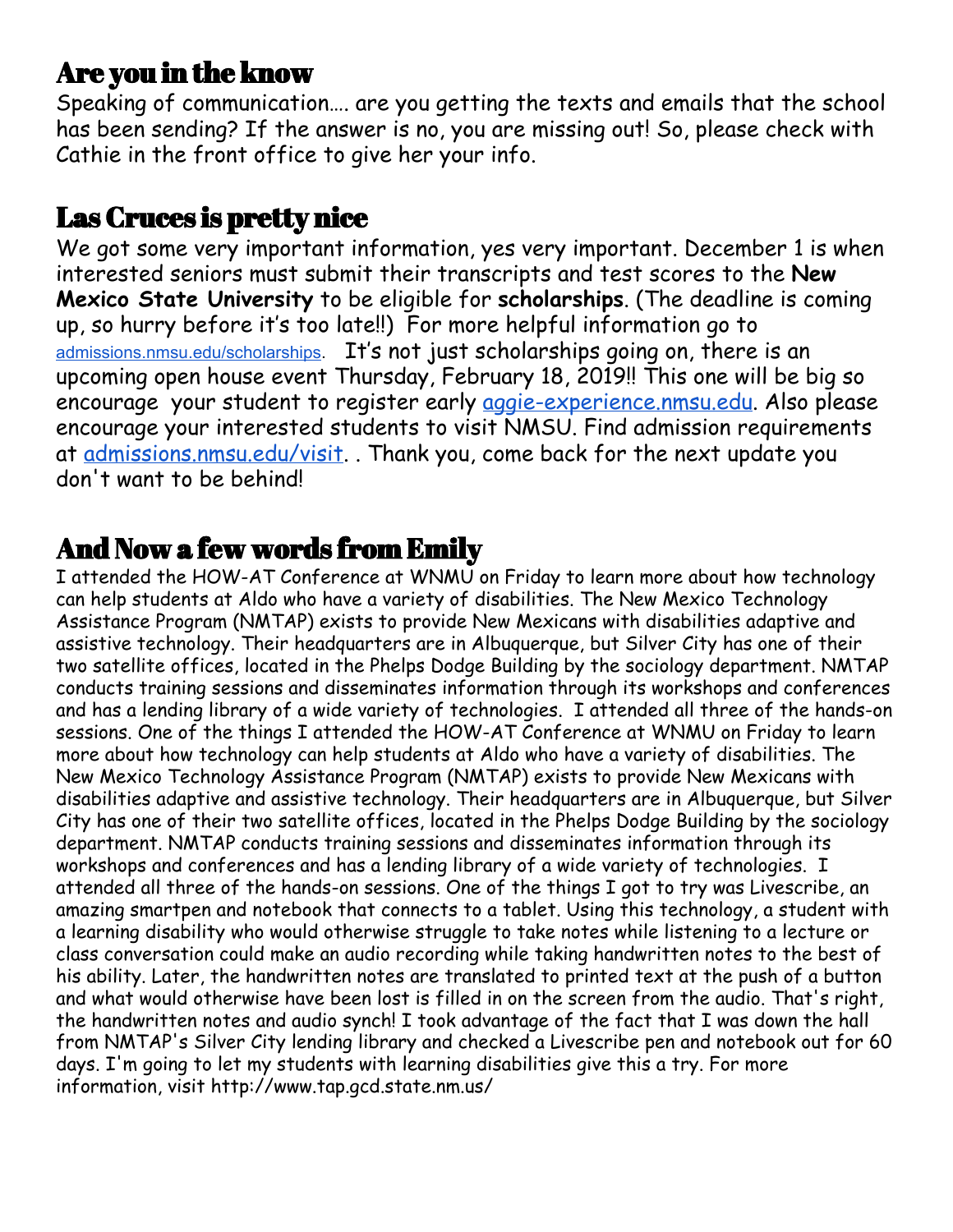#### It's who you know

Lt. Governor-elect Howie Morales came to Monday's staff meeting to answer questions from the staff. We were pleased and honored that he could take the time from his busy transition schedule to meet with us.

Of course, education was on all our minds (that is mostly all any of us ever think about) and Mr. Sherwood began by asking about school funding. Howie referenced the recent Yazzie and Martinez vs. the state of NM decision which found that the state is inadequately funding education (really, they needed a court to tell us that?!). \$400 million will be flooding public education in the state to meet the requirements mandated by the lawsuit. He assured us that we would likely not lose the Small Schools Adjustment. This huge chunk of change keeps our doors open. The Lt. Governor-elect said that the Public Education Department puts too much emphasis on reading and math which narrows the curriculum, keeps kids from being kids, and stresses teachers out. He said we need to open up learning (cue the skies opening up to a brighter tomorrow). To this point he appreciates how much we get out and sees that our students are well-rounded. Pete asked about the \$1.2 billion the state has from gas and oil revenue. Mr. Morales said he'd like to see this one-time windfall invested in alternative energy production which, unlike the boom and bust cycle of the extractive industries, will produce long-term, consistent financial gain for the state. Along those same lines, the soon to be former state senator promises to help our next senator (to be appointed by Governor-elect once Howie resigns his seat on inauguration day January 20, 2019) to follow his lead in helping to protect our beloved Gila River. Phew! More than once, Howie spoke of collaboration as the goal of this incoming administration. We are pleased that our state government will reflect a value that we hold so dear and work so hard to integrate into all that we do.

#### And a pinch of fractions

The 7th grade math class is finishing up a unit on rational numbers and students suggested we do some cooking and since cooking involves math and all, why not?! Students prepared recipes of their choice in front of the class "cooking show style." Some students chose to prepare their recipe at home, but brought videos showing off their cooking skills and the best part - food to share. A delicious time was had by all - and of course we worked in some math! Students converted ingredient measurements to fraction, decimals, and percents and worked on scaling up and scaling down their recipes. We put together a slide show of all the recipes we tried. You can access it by clicking here: [Rational Recipes](https://docs.google.com/presentation/d/10Bf3TOJpJC_t34o5kLQI8as2qxngQUdB7-zbDyOOVV8/edit?usp=sharing)

#### **Committees**

Get your holiday commitment on with committee meetings next month. To find out more click [here](https://www.aldocs.org/committee-overview.html)

[SHAC](https://www.aldocs.org/school-health-advisory-council.html)-**Wednesday, December 5, from 4:30-6:00 PM, in Jim's Room** [SAC](http://www.aldocs.org/school-advisory-council.html)-**Thursday, December 6, from 5-6:30 PM, in Mr. Sherwood's office** Rsk [mgmt](https://www.aldocs.org/risk-management.html)-**Tuesday, December 11, from 4:30- 6 PM, in Jim's Room** [GCM](https://www.aldocs.org/about-the-alcs-governing-council.html)-**Thursday, December 13, from 5:30-7:30 PM, in Ms. Chaney's**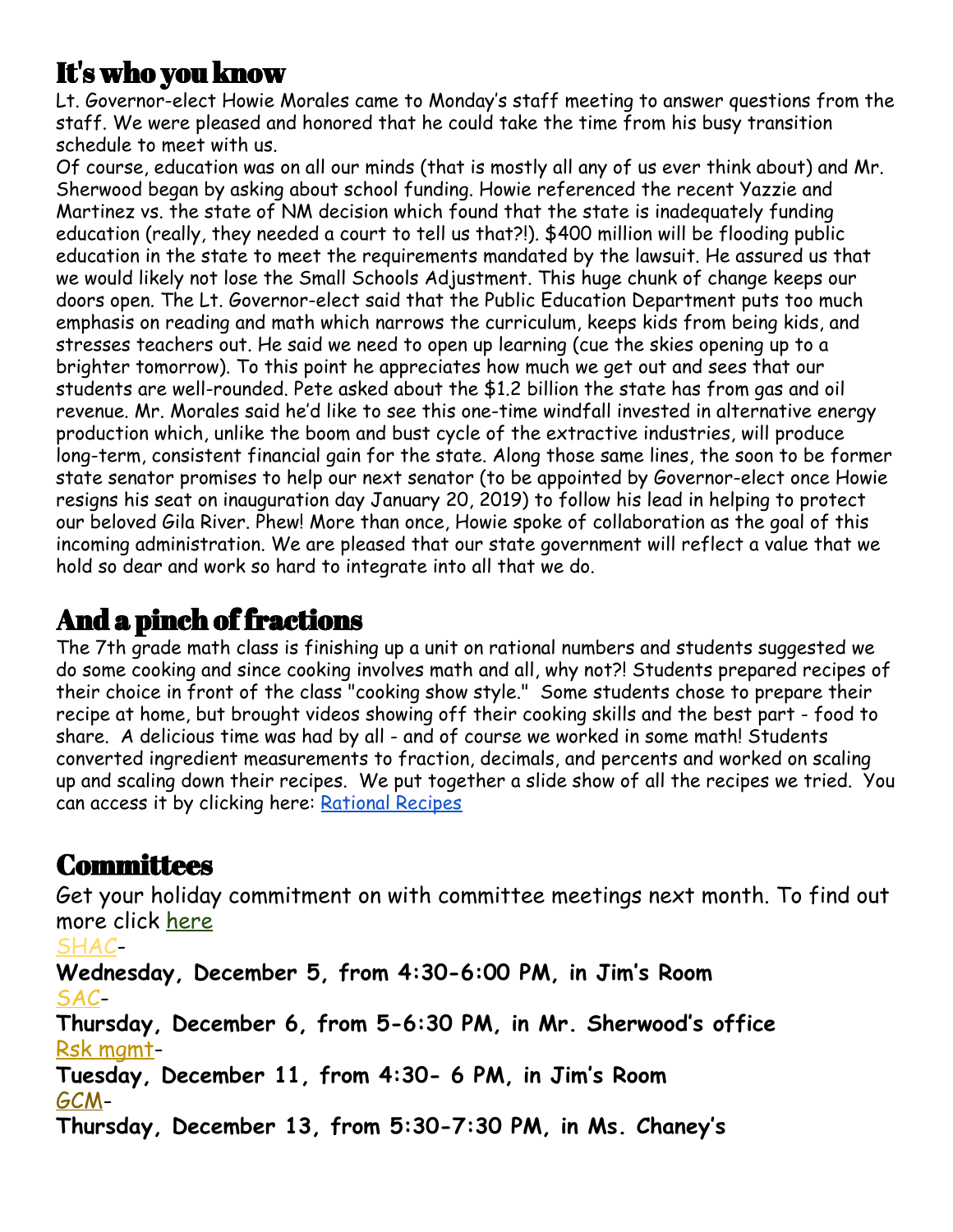[November](https://www.aldocs.org/) Events

**21-23------**Thanksgiving Break **26---------**Internships Presentations Due **28---------**Internship Showcase **4:30 PM** [December](https://www.aldocs.org/calendar.html) Events **5---------**SHAC **4:30 PM 6---------**SAC Committee **5:00 PM 7---------**Art Show at Javalina **10--------**Internship students turn in hours worked **11--------**Risk Management **4:30 PM 13--------**Governing Council Meeting **5:30 PM 14--------**Last day for YCC and Internship **14--------**NMSU one day trip **18-19-----**Final Exams **20--------**Make-up Final Exams. Half day of school

**21-Jan 4--**Christmas Break

#### Lighted Christmas Parade

The middle and high school are building a float for the Lighted Christmas Parade (**Saturday, November 24**, see community events for more info) with the students from the Montessori School. The theme will be the Dr. Seuss book The Lorax. The building of the float will continue **Friday, November 23**, and **Saturday, November 24** from **10:00 AM to 2:00 PM**. If you would like to help with this project please feel free to come and help at what was formerly Custom Steel Works at the end of Bullard.

# High School

# C.O.

No orienting to the community this week because it is the day after Thanksgiving and rather than spending money on stuff, consider getting out in our beautiful, precious wilderness.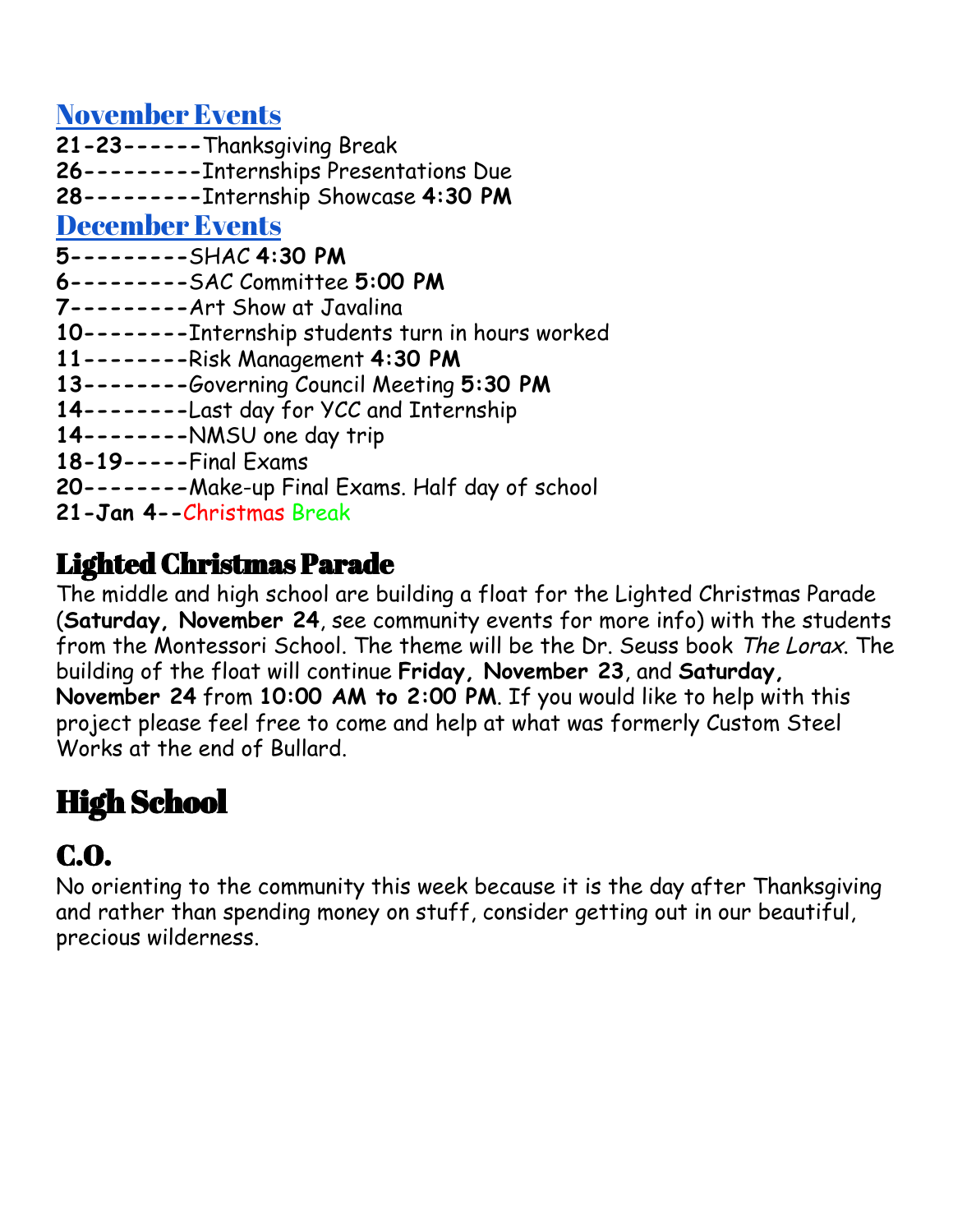**The 9th graders on the annual Sonoran Sojourn trip.**



# YCC/Internships

If your child participates in YCC/Internships they should check with Guy Ramirez to make sure they have over 35 hours for the second quarter of school. (Remember, they need 72 hours to pass for the semester.) **The YCC/Internship Showcase** is coming up on **Wednesday, November 28 from 4:30 – 6:00 PM.** Students doing internships have to have a poster board presentation and YCC crews are required to give a 10-minute PowerPoint presentation on the work they've done so far in our area. We serve light snacks at this event and ask that all high school parents contribute. But so that we don't end up with 87 bags of chips and no dip, we ask you to bring the following according to your child's last name: **A-C chips** (for dipping) or crackers (to go with cheese); **D-G veggies**; **H-L dips** for veggies, fruit, or chips; **M-P fruit**; **R-Z cheese** (approximately 8 oz).

## Middle school

#### No Friday Trip

See C.O.

#### Community Events

#### Shop local!

A Holiday Fiber Art Sale will be held on **Friday and Saturday, November 23 and 24** from **10 AM to 4 PM at the Grant County Conference Center** located 3031 Highway 180 East in Silver City. Go to this [website](http://www.fiberartscollective.org/) for more.